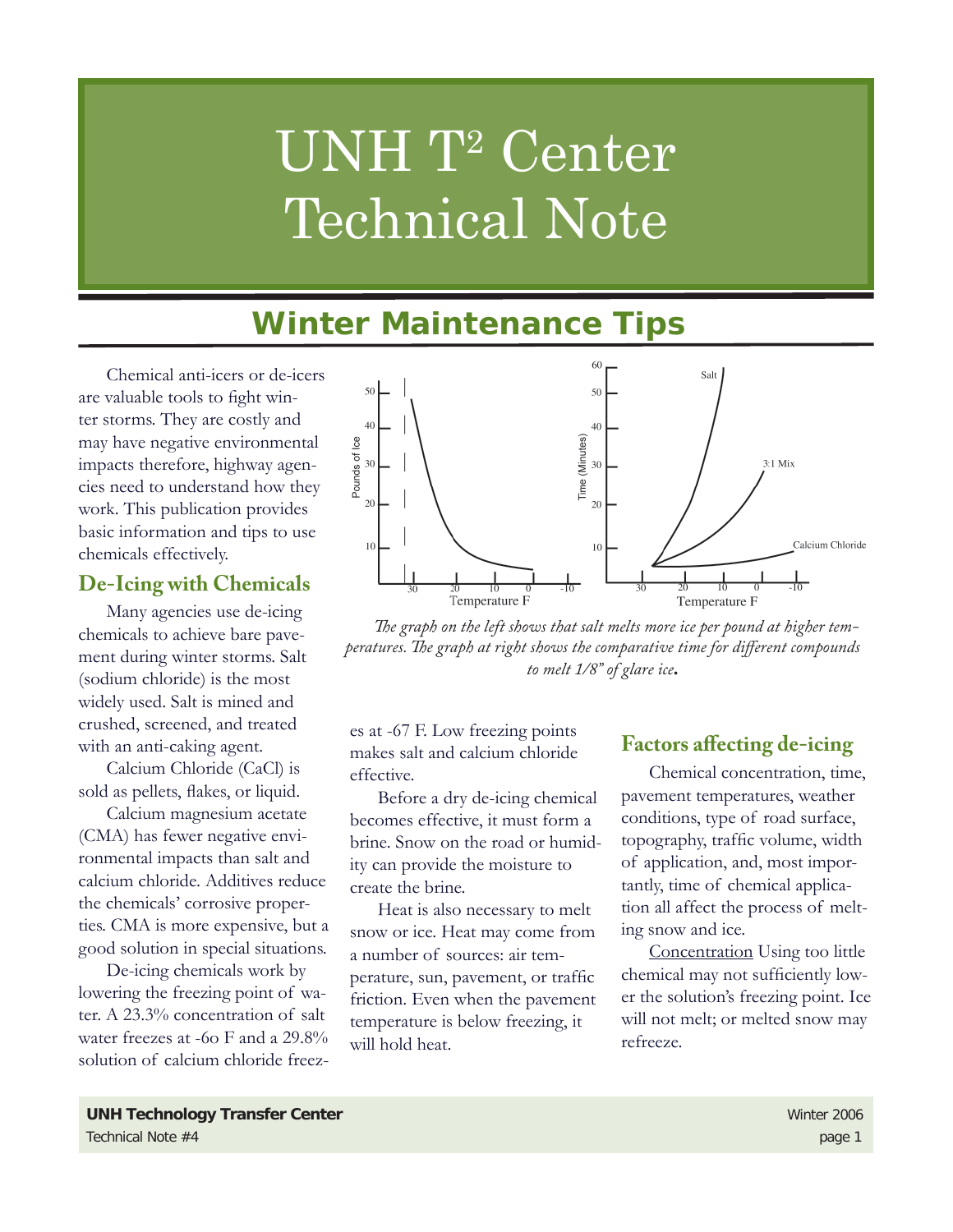When too much chemical is used, it will not fully dissolve and some will be wasted.

Temperature The road surface temperature determines de-icing chemical and melting rates. As temperatures go down, the amount of de-icer needed to melt a quantity of ice significantly increases. The effectiveness of de-icing is sensitive to small differences in pavement temperatures. The graph on page one shows that salt can melt five times as much ice at 30F as at 20F.

Time The longer a de-icing chemical has to react, the greater the amount of melting (see page one). At temperatures above 20F both salt and calcium chloride melt ice in a reasonable time. At lower temperatures salt takes much longer than CaCl.

Weather The sun's heat warms the pavement and speeds melting. Radiant heat increases pavement temperature 10F or more above the air temperature. On clear nights, pavement temperatures are lower than air temperatures. Use less chemical when temperatures are rising and more when they are falling.

The lower limit for using salt is 15-20 F. At lower temperatures more salt is needed and melting takes longer. Use other chemicals such as calcium chloride and magnesium chloride.

Road surface type Snow and ice melt more rapidly on an asphalt surface. Asphalt absorbs more solar radiation and is warmer for melting. This explains why snow melts more rapidly next to bare asphalt pavement.

Topography Ice tends to form where conditions such as high banks or vegetation, shade the road surface from the sun. The longer an area is shaded, the more likely that ice will form. Pavement temperatures are lower in shaded areas, so it becomes necessary to use more chemical.

Application width. The amount of snow melted over a long period of time is the same regardless of application width of salt. However, in the short-term, snow melts faster when salt is applied in narrow strips.

Concentrated spreading (windrowing), exposes the road surface more quickly to the sun. Then, the pavement absorbs solar heat and increases the melting rate on the rest of the roadway.

Time of Application Timing of application is the most important factor when using chemicals. Early application is critical. Spread a small amount of deicer when snow is loose to turn it into slush. Slush is easy to plow and traffic cannot pack it (slush is  $15\%$ ) to 30% water).

After a road is plowed, apply de-icing chemicals in a windrow two to four feet wide down the middle of a two-lane road.

To remove black-ice or keep snow in a plowable condition, apply chemicals across a broader portion of the road. It is better to reapply chemicals as needed than to over-treat. Do not plow off chemicals until they have an opportunity to work.

#### **Environmental impact**

Environment is a concern with any maintenance activity, particularly winter maintenance. Studies show that soils, vegetation, water, highway facilities, and vehicles are affected. Most soil and vegetation damage occurs within 60 feet of the road.

Localized environmental damage from salt is largely due from stockpile runoff. Stockpiles are at maximum concentration and any exposed environmental element receives a very large dose. To prevent stockpile runoff contamination, cover salt and store it on an asphalt base.

#### **Spreading**

Spreading rates No two storms are alike, so no one set of standards provide the proper spreading rate for all conditions. Generally, only apply enough chemical de-icer to permit plows to remove snow or melt black-ice. The most effective rate to spread deicers are between 100 and 300 pounds per single lane mile. Do not use any de-icer when temperatures are below its effective range.

Concentrate spreading de-icers in the center of two-lane roads and on the high side of curves because melting action spreads across the pavement to lower areas.

Chute vs. Spreader A spreader with a spinner is the most common way to apply de-icers. A spinning circular plate spreads the materials in a semi-circle. A chute can distribute de-icer in a windrow, usually on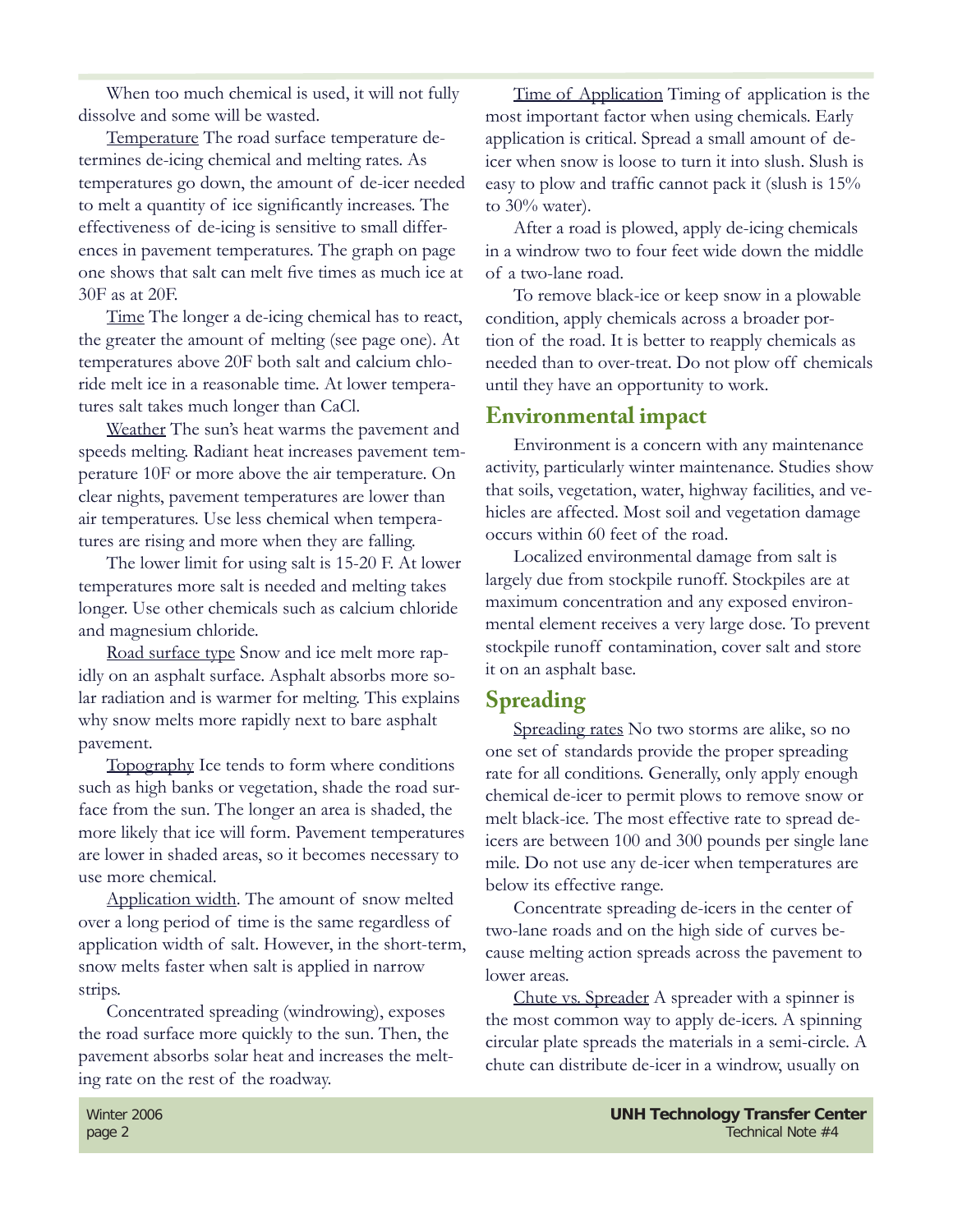the center line.

Spreaders can be equipped with automatic or ground-speed controls. These automatically regulate application rates as truck speeds fluctuate, so the driver need not adjust the spreader controls. They are an effective tool to reduce wasted chemicals.

Spreader calibration Calibration is essential for control application rates. Different materials will spread at different rates using the same spreader control setting. Calibrate spreaders for their intended use. Calibrate each spreader; even individual spreaders of the same model. Spreaders are used in a hostile environment--low temperature, lots of moisture, corrosive chemicals—therefore, clean and inspect routinely.

#### **Calcium Chloride**

Dry calcium chloride requires special handling and is more costly than salt. It is effective at temperatures below 0F and is fast-acting. CaCl releases heat as it dissolves into brine. It also draws moisture from the air, which provides water for initial brine formation. These unique properties make it valuable in severe conditions.

Store CaCl in moisture proof bags. Otherwise its ability to draw moisture may cause it to cake and form large chunks.

A mixture of CaCl and salt can be very effective, even a small amount of CaCl will start melting snow and ice at lower temperatures. The resulting brine and heat allow the salt to start working. The graph (on page one) shows how well a mixture (three parts salt to one part calcium chloride) works at lower temperatures.

#### **Pre-wetting**

Pre-wetting salt is common. Pre-wetting provides the moisture to make salt brine and is faster acting than materials not pre-wetted. Additionally, wet salt is less likely to bounce or be blown off the road. Savings in lost or wasted salt of over 20% to 30% are possible. These savings will pay for pre-wetting equipment. However, savings only result with lower application rates.

Any liquid can be used to pre-wet although, liquid

calcium chloride is most widely used. Applications of 6-10 gallons CaCl per cubic yard of salt are recommended.

Salt brine as a pre-wetting agent is becoming more common because of its low cost. Some agencies produce their own salt brine (23% solution).

To pre-wet salt with a liquid, use truck-mounted equipment to spray the salt as it leaves the spreader to create a more uniform application. This eliminates the problem of handling pre-wetted salt not immediately used. Some agencies spray salt as it is loaded into the truck. This is not as effective as spraying salt at the spreader.

#### **Anti-Icing**

Anti-icing prevents the formation of a bond between ice and the pavement surface. An accurate pavement condition forecasts anticipates condition to make anti-icing effective. Apply the chemicals before, or at the on-set, of the storm. This reduces total chemical use and provides a higher level of service to the public. Use anti-icing on high service pavements. Liquid chemical applications are the most successful method in anti-icing. Pre- wetted dry chemicals are also used.

Studies show that anti-icing produces equal or better road conditions using few chemicals. Apply liquid chemicals at fairly low rates (25 to 50 gallons per mile). The fairly light application rates produce a damp rather than wet surface. Liquid chemicals remain on the pavement long enough to work. The pavement temperatures must be compatible with the air temperature for the chemical being applied.

Problems can develop if heavy precipitation continues and the storm gets ahead of anti-icing efforts. Heavy rain, freezing rain, or intense snowfall rates can cause a problem. Under these conditions switch to de-icing to accomplish cleanup.

#### **Abrasives**

Sand and other abrasives may improve vehicle traction on snow and ice-covered roads. They can be used at all temperatures, especially when it is too cold for chemical de-icers to work.